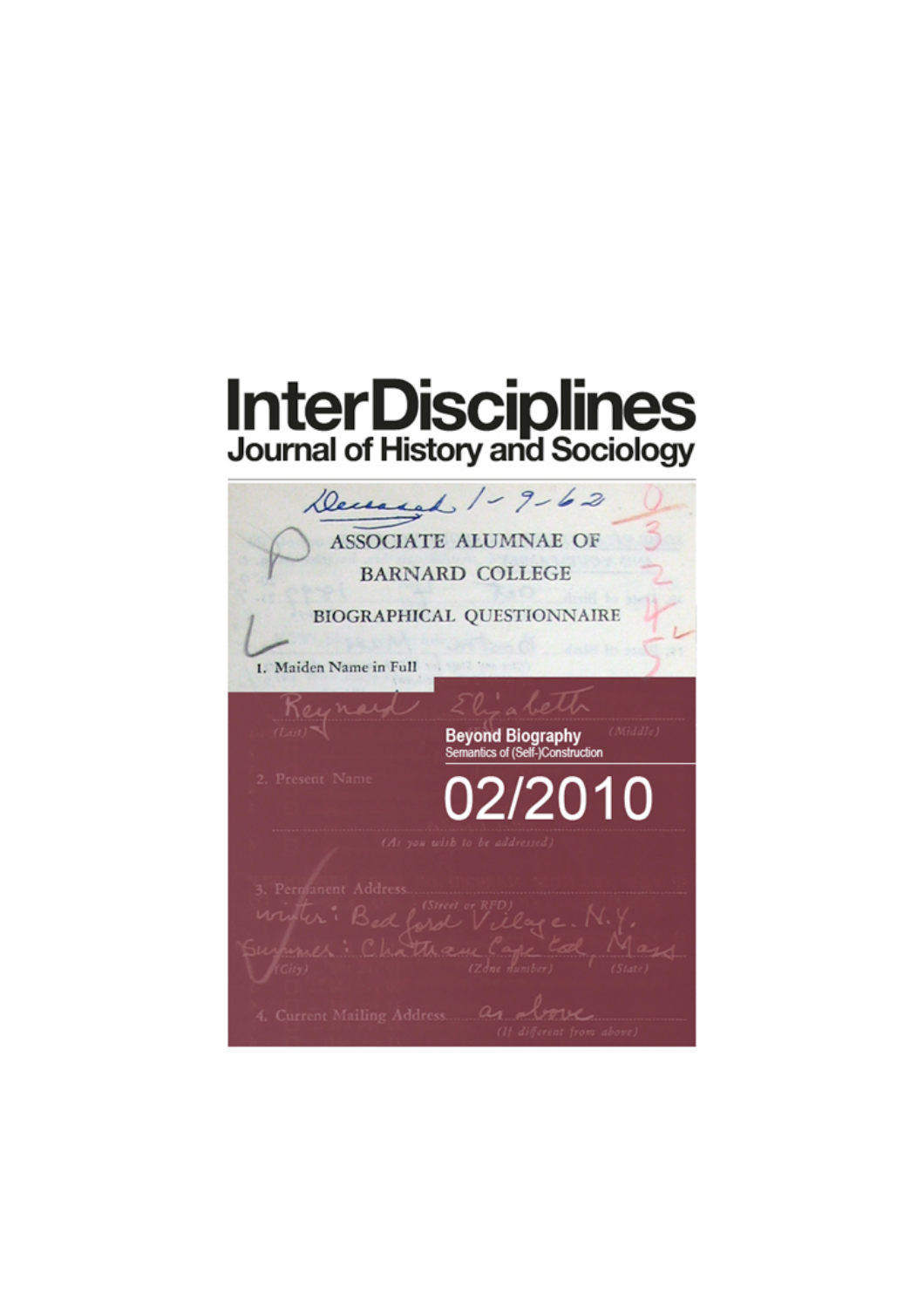### **InterDisciplines**

Journal of History and Sociology

#### **Volume 1 – Issue 2**

#### **Beyond Biography**

Semantics of (Self-)Construction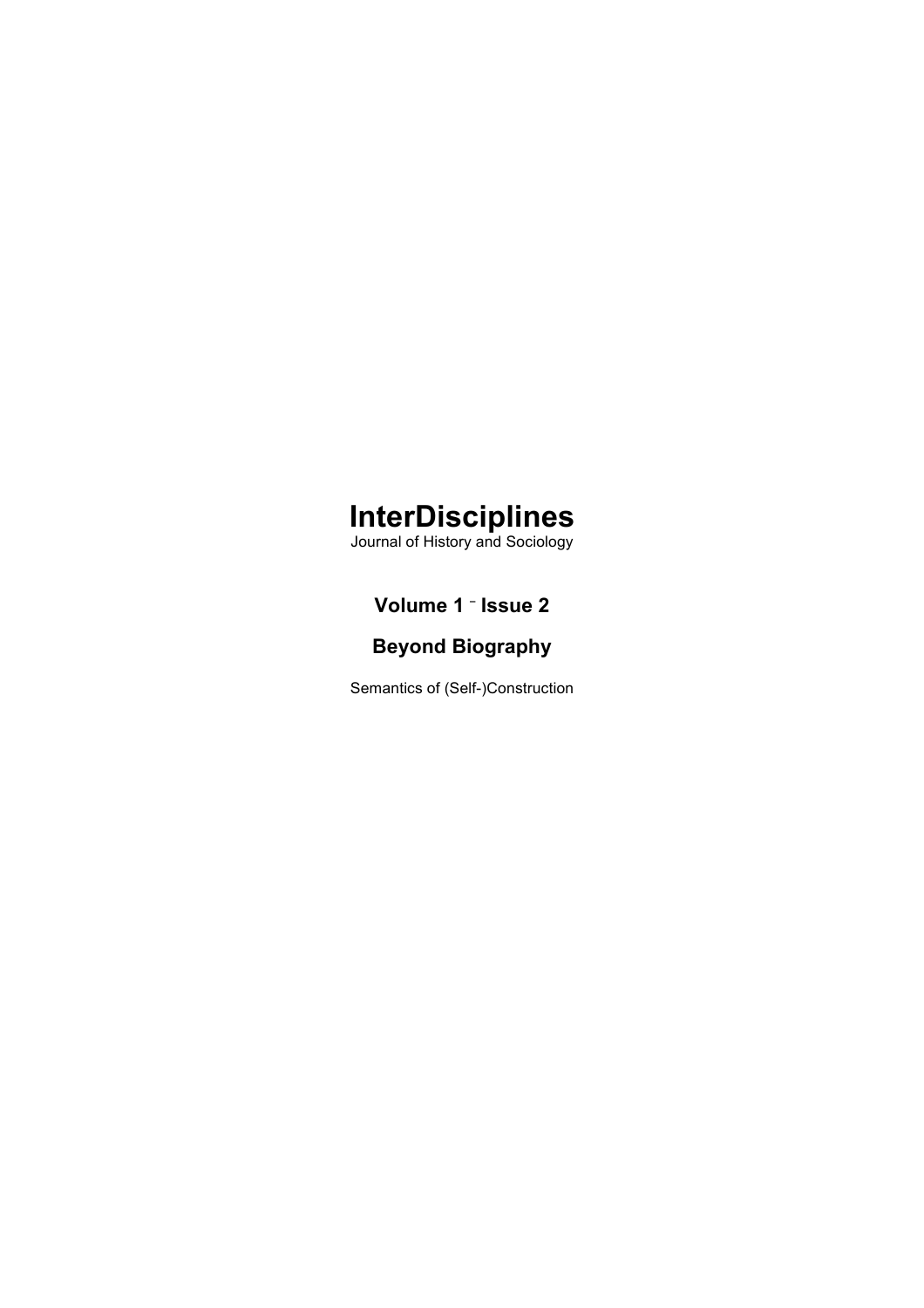# **InterDisciplines**<br>Journal of History and Sociology

**Editorial Board Alfons Bora (Bielefeld University) Jörg Bergmann (Bielefeld University) Thomas Welskopp (Bielefeld University) Peter Jelavich (Johns Hopkins University Baltimore) Kathleen Thelen (Massachusetts Institute of Technology)**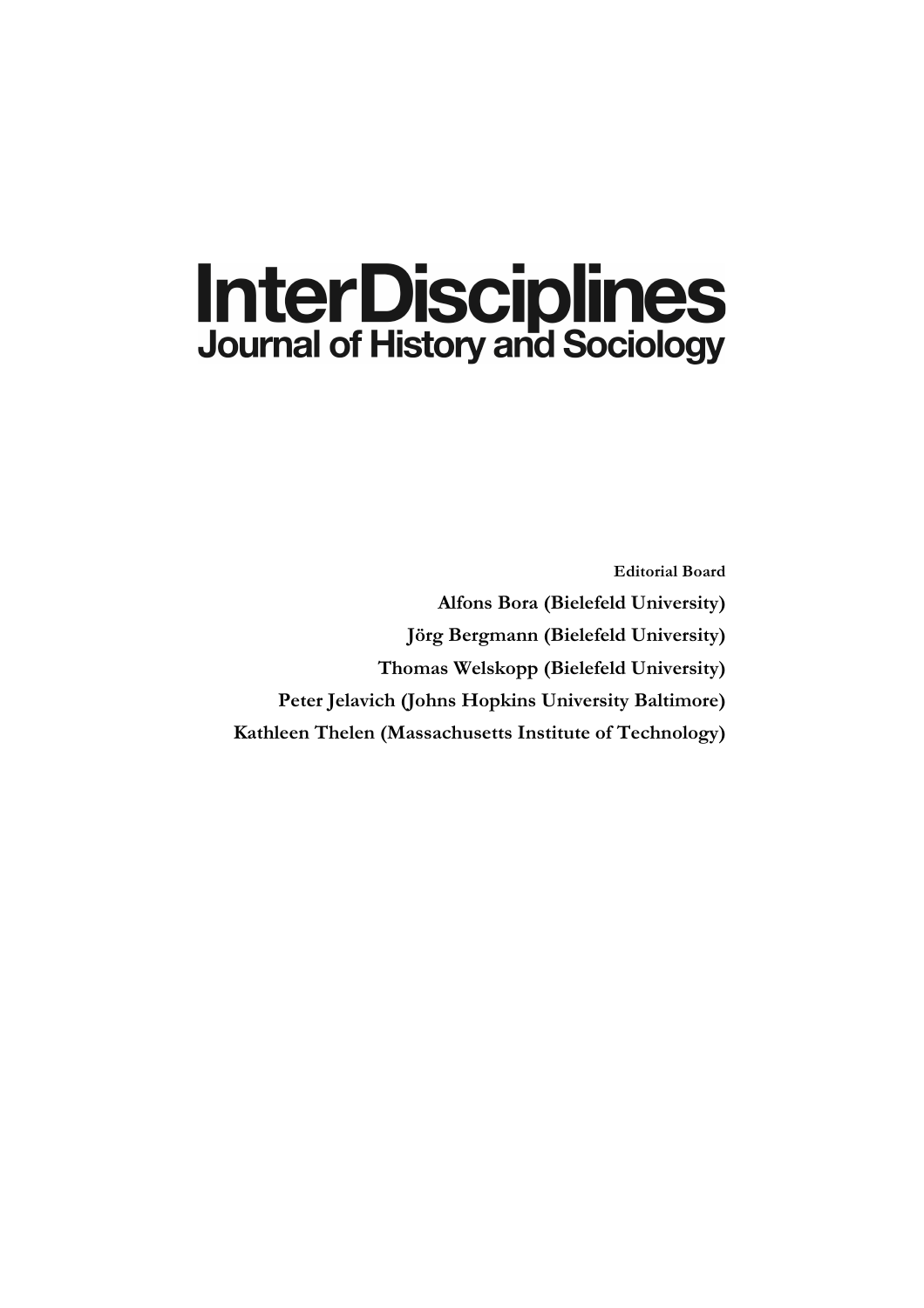# **InterDisciplines**<br>Journal of History and Sociology

**Volume 1 – Issue 2**

**Beyond Biography**

**Semantics of (Self-)Construction**

**Guest editors Levke Harders (Bielefeld University) Axel C. Huentelmann (Bielefeld University)**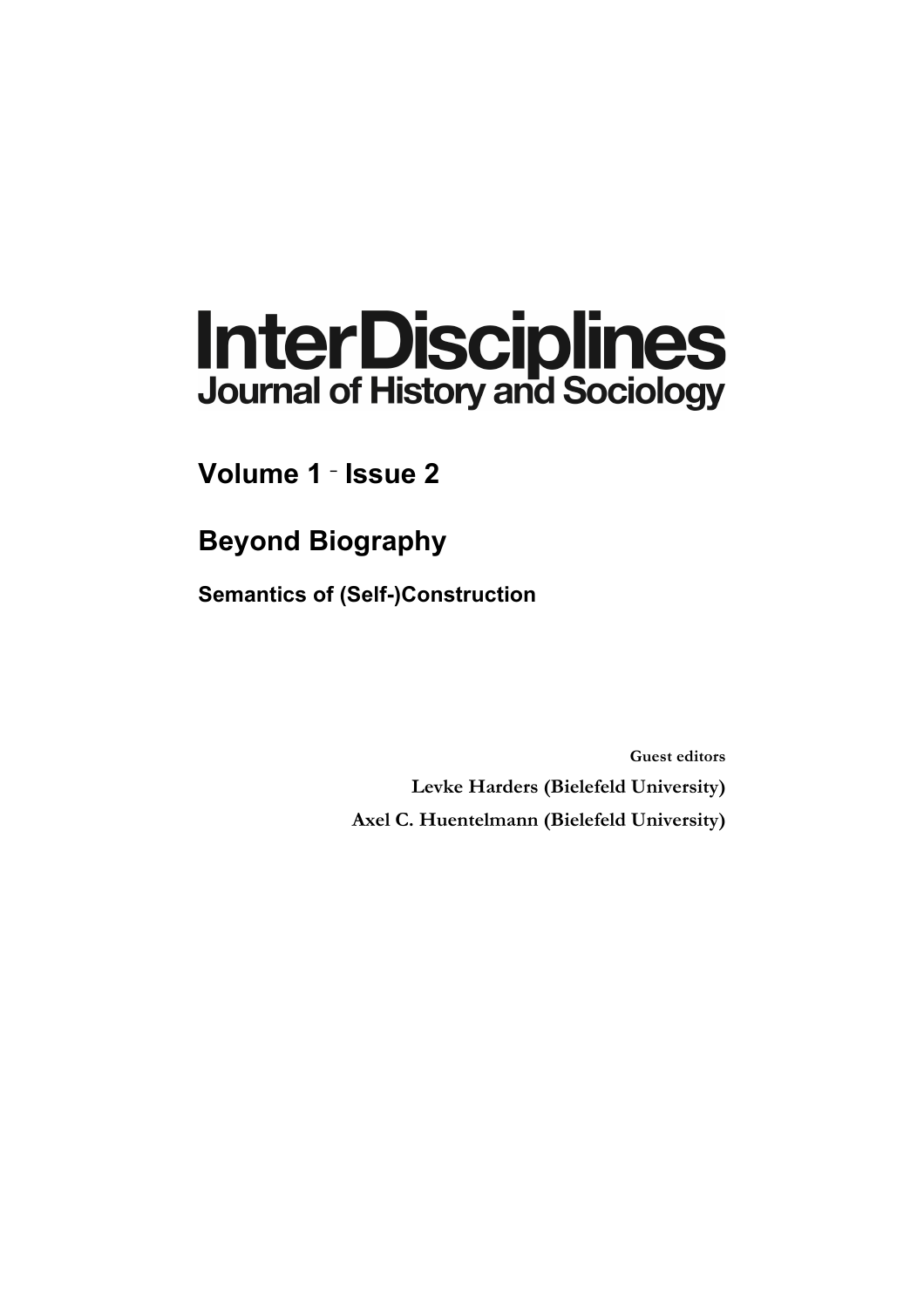© 2010 by Bielefeld Graduate School in History and Sociology (BGHS) All rights reserved Managing editor and layout: Axel C. Hüntelmann Cover picture: Associate Alumnae of Barnard College, Biographical Questionnaire, Elizabeth Reynard, Class of 1922, Barnard College Archives, Barnard College, New York, NY. Coverdesign: deteringdesign GmbH Bielefeld/Thomas Abel www.inter-disciplines.org www.uni-bielefeld.de/bghs ISSN 2191-6721